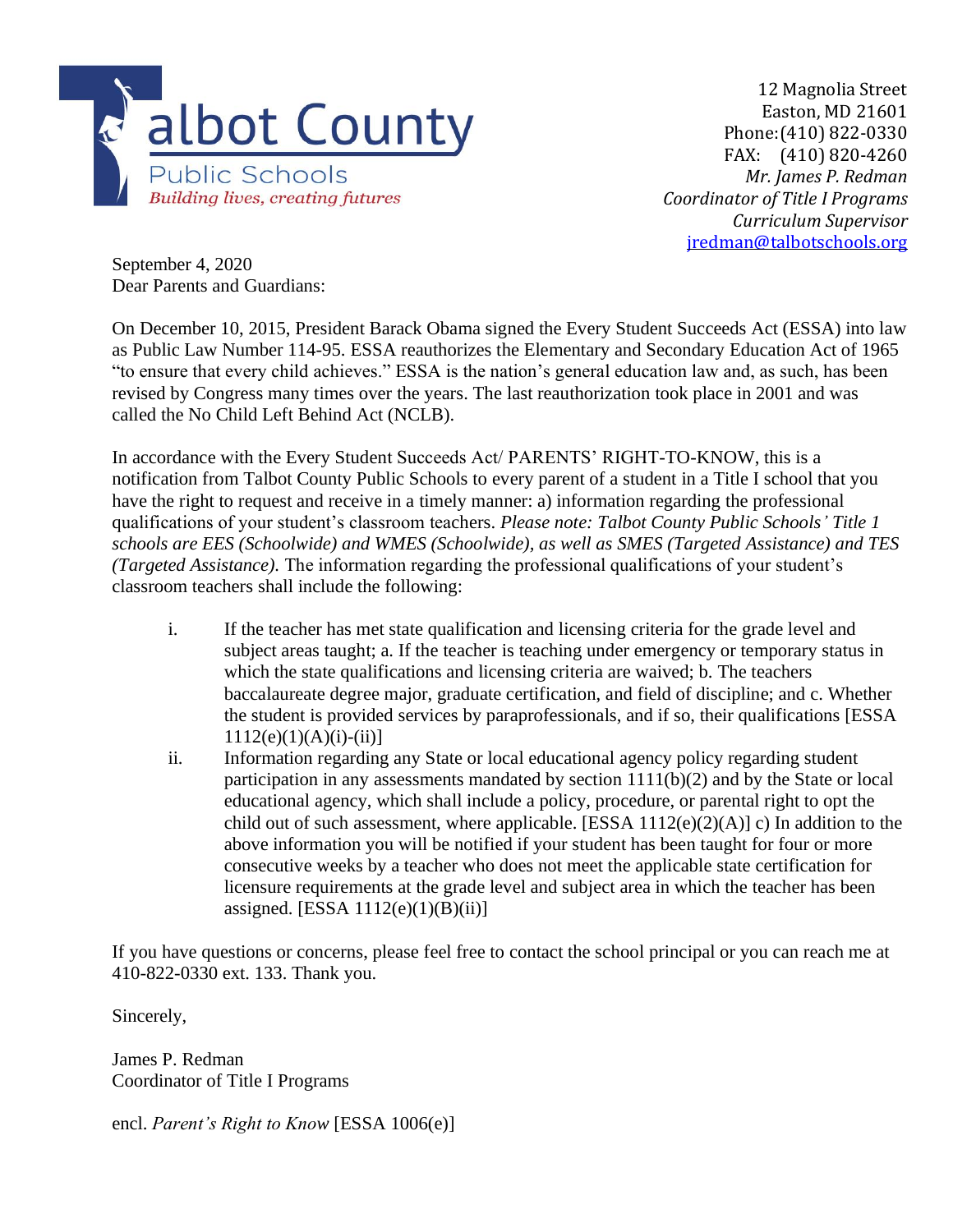## PARENTS RIGHT-TO-KNOW ESSA 1006(e)

## ''(e)—PARENTS RIGHT-TO-KNOW—"

(1) INFORMATION FOR PARENTS—(A) IN GENERAL—At the beginning of each school year, a local educational agency that receives funds under this part shall notify the parents of each student attending any school receiving funds under this part that the parents may request, and the agency will provide the parents on request (and in a timely manner), information regarding the professional qualifications of the student's classroom teachers, including at a minimum, the following: ''(i) Whether the student's teacher— ''(I) has met State qualification and licensing criteria for the grade levels and subject areas in which the teacher provides instruction; ''(II) is teaching under emergency or other provisional status through which State qualification or licensing criteria have been waived; and ''(III) is teaching in the field of discipline of the certification of the teacher. ''(ii) Whether the child is provided services by paraprofessionals and, if so, their qualifications. (B) ADDITIONAL INFORMATION.—In addition to the information that parents may request under subparagraph (A), a school that receives funds under this part shall provide to each individual parent of a child who is a student in such school, with respect to such student— ''(i) information on the level of achievement and academic growth of the student, if applicable and available, on each of the State academic assessments required under this part; and ''(ii) timely notice that the student has been assigned, or has been taught for 4 or more consecutive weeks by, a teacher who does not meet applicable State certification or licensure requirements at the grade level and subject area in which the teacher has been assigned.

(2) TESTING TRANSPARENCY—(A) IN GENERAL—At the beginning of each school year, a local educational agency that receives funds under this part shall notify the parents of each student attending any school receiving funds under this part that the parents may request, and the local educational agency will provide the parents on request (and in a timely manner), information regarding any State or local educational agency policy regarding student participation in any assessments mandated by section 1111(b)(2) and by the State or local educational agency, which shall include a policy, procedure, or parental right to opt the child out of such assessment, where applicable. (B) ADDITIONAL INFORMATION.—Subject to subparagraph (C), each local educational agency that receives funds under this part shall make widely available through public means (including by posting in a clear and easily accessible manner on the local educational agency' website and, where practicable, on the website of each school served by the local educational agency) for each grade served by the local educational agency, information on each assessment required by the State to comply with section 1111, other assessments required by the State, and where such information is available and feasible to report, assessments required districtwide by the local educational agency, including— ''(i) the subject matter assessed; ''(ii) the purpose for which the assessment is designed and used; ''(iii) the source of the requirement for the assessment; and ''(iv) where such information is available— ''(I) the amount of time students will spend taking the assessment, and the schedule for the assessment; and ''(II) the time and format for disseminating results. (C) LOCAL EDUCATIONAL AGENCY THAT DOES NOT OPERATE A WEBSITE.—In the case of a local educational agency that does not operate a website, such local educational agency shall determine how to make the information described in subparagraph (A) widely available, such as through distribution of that information to the media, through public agencies, or directly to parents.

(3) LANGUAGE INSTRUCTION—(A) NOTICE—Each local educational agency using funds under this part or title III to provide a language instruction educational program as determined under title III shall, not later than 30 days after the beginning of the school year, inform parents of an English learner identified for participation or participating in such a program, of— ''(i) the reasons for the identification of their child as an English learner and in need of placement in a language instruction educational